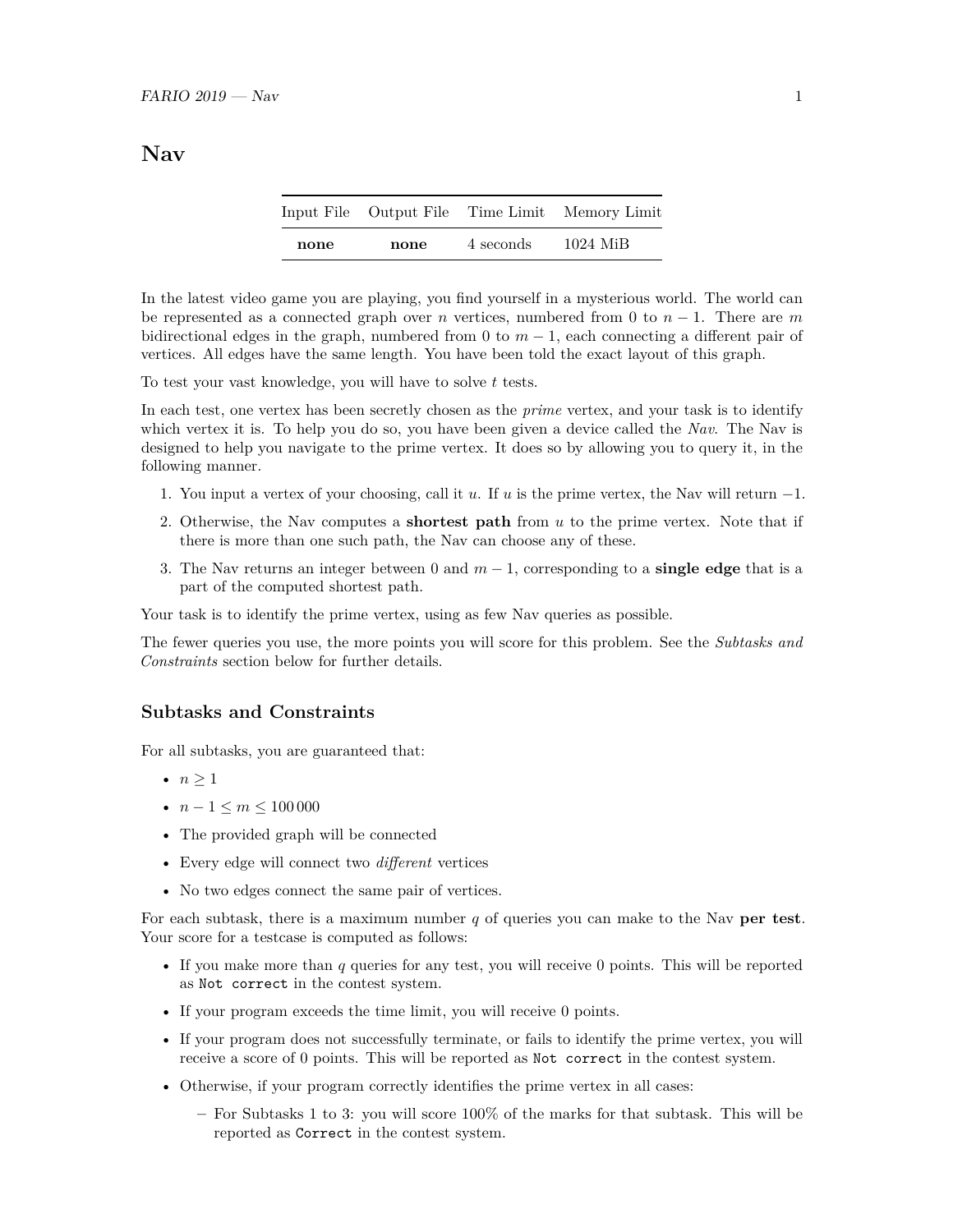- **–** For Subtask 4, your score is computed, based on the number of queries *q*\_max that your program made in any test. Specifically, your score will be:
	- ∗ 100%, if *q*max ≤ 9;
	- ∗ 70%, if 10 ≤ *q*max ≤ 12; or ∗  $\frac{2}{3} \times \frac{30 - q_{\text{max}}}{q_{\text{max}}}$ , if  $13 \le q \le 30$ .

| Subtask        | Points | Maximum t | Maximum $n$       | $\boldsymbol{q}$ | Additional constraints                             |
|----------------|--------|-----------|-------------------|------------------|----------------------------------------------------|
|                |        | 750       | $n \leq 300$      | 300              |                                                    |
| 2              | 15     | 250 000   | $n \leq 100\,000$ | 17               | $m = n - 1$ , and for each $0 \leq j \leq m - 1$ , |
|                |        |           |                   |                  | edge j connects vertex j and vertex $j + 1$ .      |
|                |        |           |                   |                  | That is, the graph is a line.                      |
| 3              | 26     | 750       | $n \leq 1000$     | 10               | $m = n - 1$ . That is, the graph is a tree.        |
| $\overline{4}$ | 52     | 750       | $n \leq 300$      | 30               |                                                    |

Recall that your score for this problem is the sum of your scores for each subtask. Your score for a subtask is the maximum score obtained among any of your submissions. As such, you may wish to solve different subtasks in different submissions.

# **Input / Output**

This task has no input or output files. Instead, your solution must interact with the functions in the header file "nav.h". The provided functions are described in detail in the next section. *Do not* **output** *anything* **to stdout, or you will receive** 0% **points for the test case.**

#### **Implementation**

You **must not** implement a main function. Instead, you should #include "nav.h" and implement the two functions init and findPrime, described below:

```
void init(int subtask, int n, int m, std::vector<int> A, std::vector<int>
B);
```
where:

- subtask is the subtask number
- n is the number of vertices
- m is the number of edges
- For every  $0 \leq j \leq m-1$ , edge *j* connects vertices  $A[j]$  and  $B[j]$ .
- This function will be called first to initialise your program.
	- int findPrime();

This function should return an integer between 0 and  $n-1$ : the number corresponding to the prime vertex.

The grader will call this function *t* times, once for each test. Your program is not told *t*.

In your implementation, you may call the following function.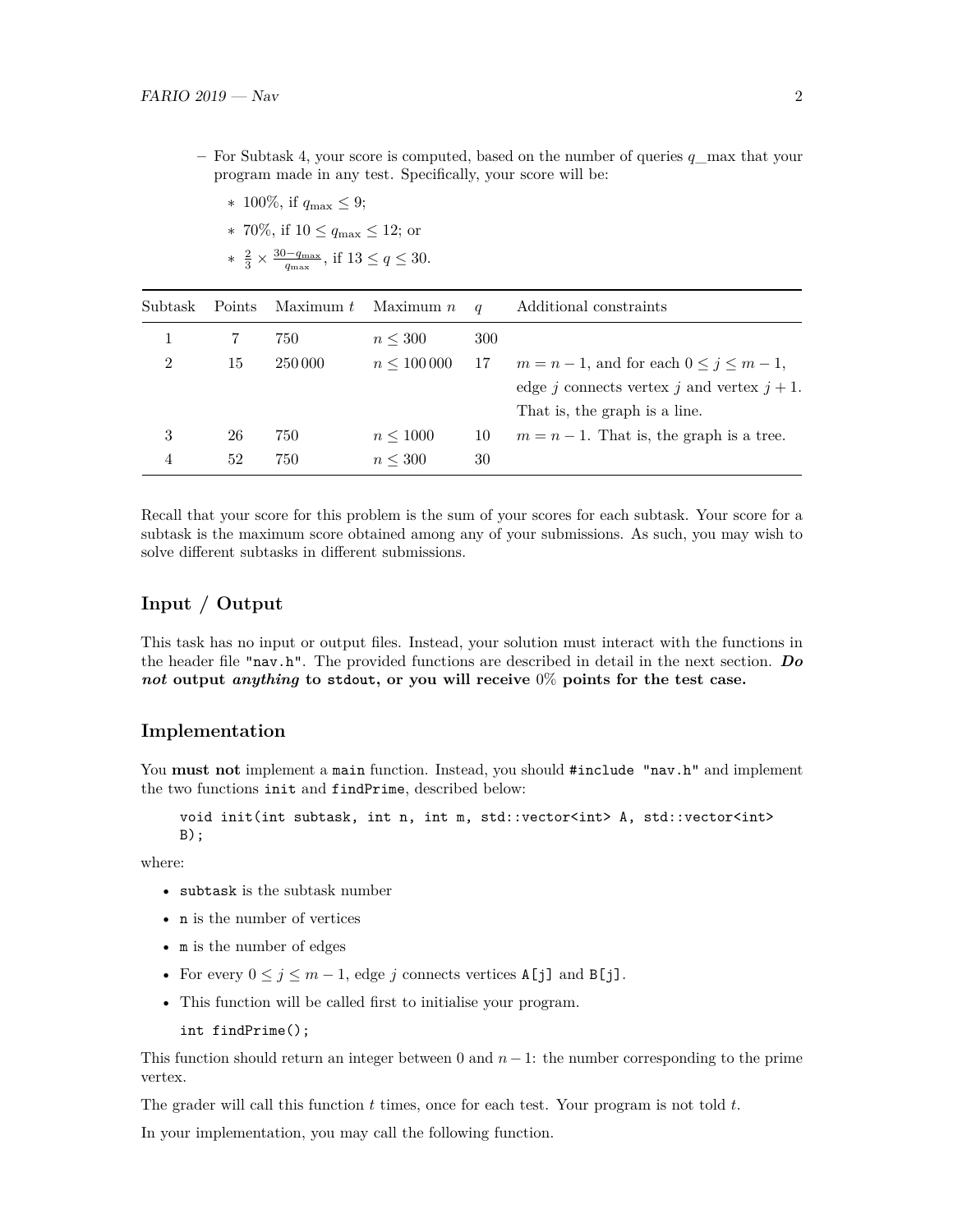```
int nav(int u)
```
where:

- u must be an integer, between 0 and  $n-1$ , corresponding to the number of a vertex of your choosing.
- If *u* is the prime vertex, the function returns −1. Otherwise, the function returns an integer between 0 and *m* − 1, corresponding to an **edge** along a shortest path between *u* and the prime vertex.

If nav is called with an invalid value of *u*, the program will terminate, and you will score 0% for that testcase. This will be reported as Not correct in the contest system.

You may assume that over the course of a single test, the grader that is used does not change the identity of the prime vertex.

A template nav.cpp has been provided for your convenience.

## **Experimentation**

In order to experiment with your code on your own machine, first download the provided files nav.h and grader.cpp, which should be placed in the same directory as your code. Please note that the grader that is used may have **different** behaviour to the provided grader.

Compile your solution with:

```
g++ -std=c++11 -O2 -Wall -static nav.cpp grader.cpp -o nav
```
This will create an executable nav, which you can run with ./nav. If you have trouble compiling, please send a message in the Communication section of the contest website.

The compiled sample grader will read in the subtask number, *n* and *m* on the first line.

It will then read *m* more lines. From the *i*-th of these lines, the sample grader wil read two integers A[i] and B[i].

On the next line, it will read in the integer *t*, the number of tests, followed by *t* lines. From the *j*-th of these lines, it will read in the secret prime vertex for the *j*-th test.

For each test, the sample grader will call findPrime() and print out whether your program successfully found the prime vertex, along with the number of queries it made.

## **Sample Grader Input and Sample Session**

- 4 6 7 2 5 2 3
- 2 1
- 1 3
- 0 1
- 3 4
- 4 0
- 3
- 3
- 5 3